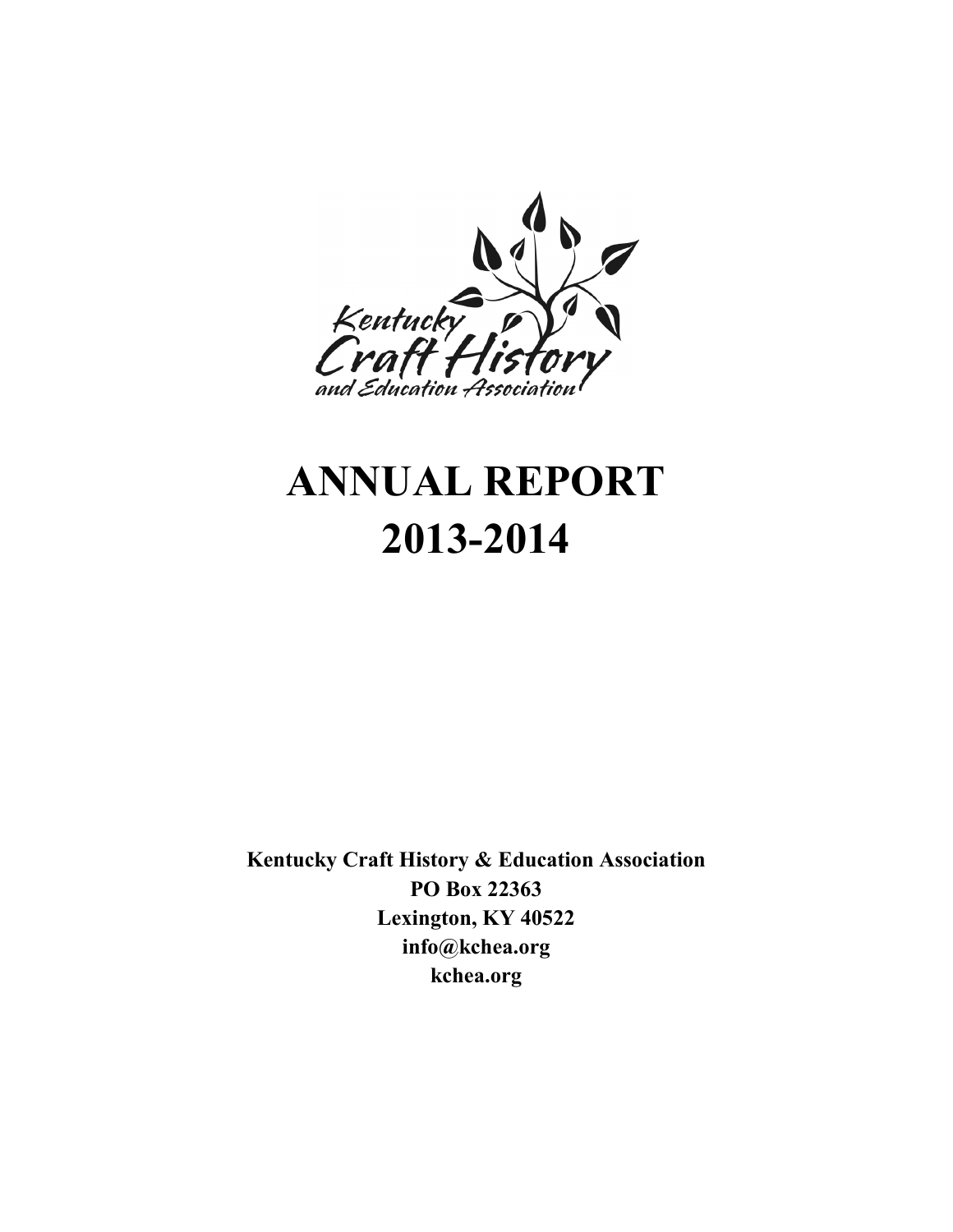# **Kentucky Craft History & Education Association**

# **Annual Report 2013-2014**

# **C O N T E N T S**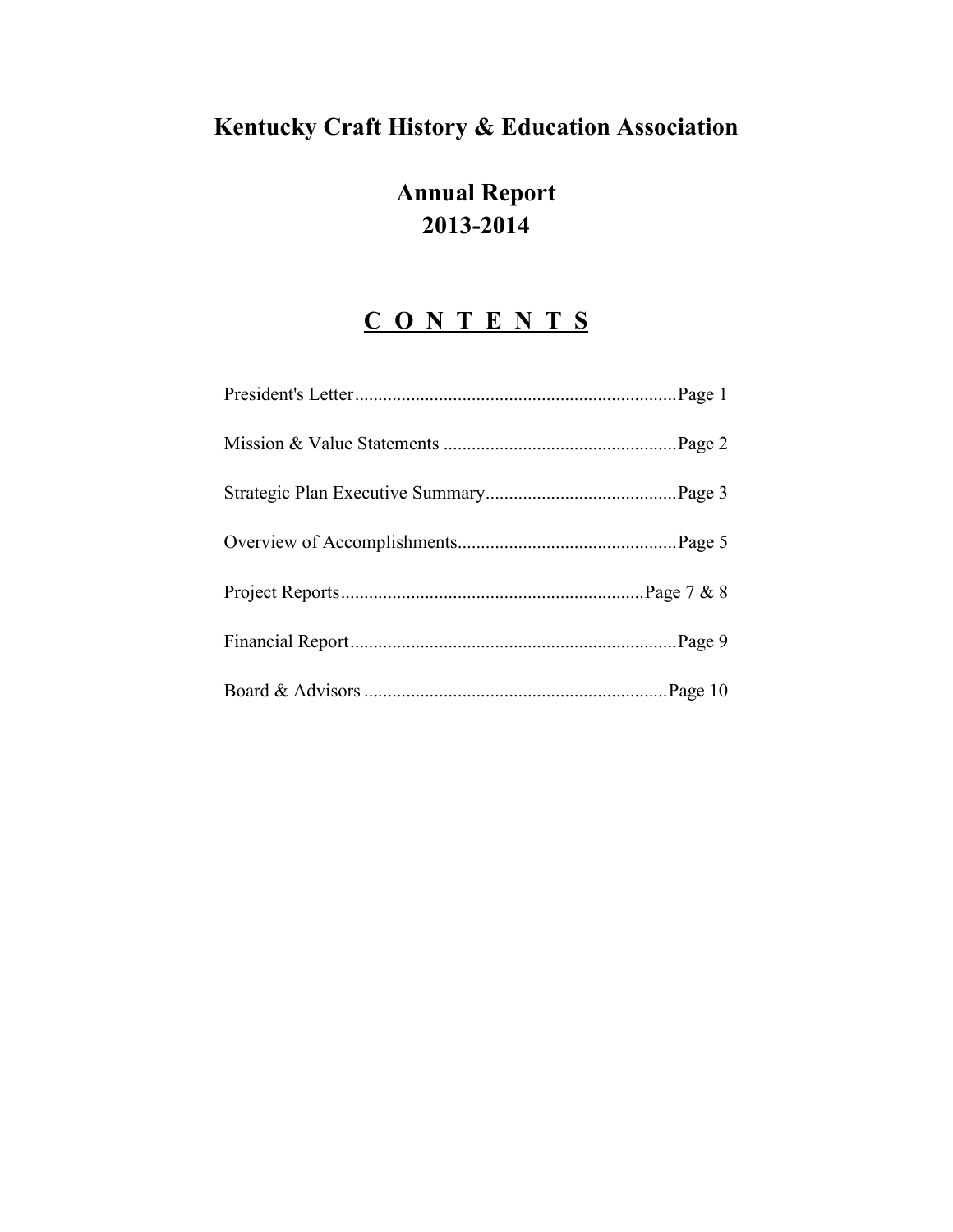

**Kentucky Craft History & Education Association** P O Box 22363 Lexington, KY 40522 info@kchea.org kchea.org

#### **BOARD OF DIRECTORS**

Susan Goldstein, Founding President Lexington, KY

Fran Redmon, President Frankfort, KY

Nancy Atcher, Secretary Frankfort, KY

Larry Isenhour, Treasurer Lexington, KY

Philis Alvic Lexington, KY

Bob Gates Frankfort, KY

Mary Reed Irvine, KY

#### **HONORARY FOUNDERS**

Marlene Helm Nicholasville, KY

Sherry Jelsma Shelbyville, KY

Crit Luallen Frankfort, KY

Kay Lowe Masuhr Louisville, KY

Juanita Peterson Lexington, KY

#### **ADVISORY BOARD**

Kimberly H. Bryant Lexington, KY

Marie Hochstrasser Lexington, KY

Lester Pross Berea, KY

Judy Sizemore McKee, KY

November, 2014

Dear Friends and Supporters:

The Kentucky Craft History and Education Association (KCHEA) is pleased to present its 2014 Annual Report. KCHEA continues to make strides toward our goal of documenting and presenting the ongoing impact of craft in Kentucky.

The past year has marked more of a progression into the digital age for our organization. This has taken the form of KCHEA produced oral histories that are now part of the Kentucky Historical Society's online digital collection. Excerpts from a sampling of oral history interviews clips are also accessible on KCHEA's web site and YouTube channel.

Social media provides many opportunities for sharing and presenting the information that we've been able to collect and for promoting KCHEA's mission. We have focused on gaining a presence through our KCHEA Facebook page, ongoing updates to our web page, and through electronic news and fundraising. These resources extend our visibility and enable us to share resources in an efficient and cost-effective manner.

A planning grant proposal prepared for the National Endowment for Humanities, while not funded, has helped us develop a blueprint for the implementation of the Craft Encyclopedia. The committee is working on several sample projects that will help define the process and, hopefully, make the project more attractive to potential funders.

Please take the time to review the following report and more of the details of our efforts this past year. We hope we will be able to announce plans for a public event in the coming year and a training presentation to assist artists and their families in documenting and preserving their personal craft histories and collections.

In the meantime, look for us on Facebook and the web.

Sincerely,

ran Dedma

Fran Redmon President

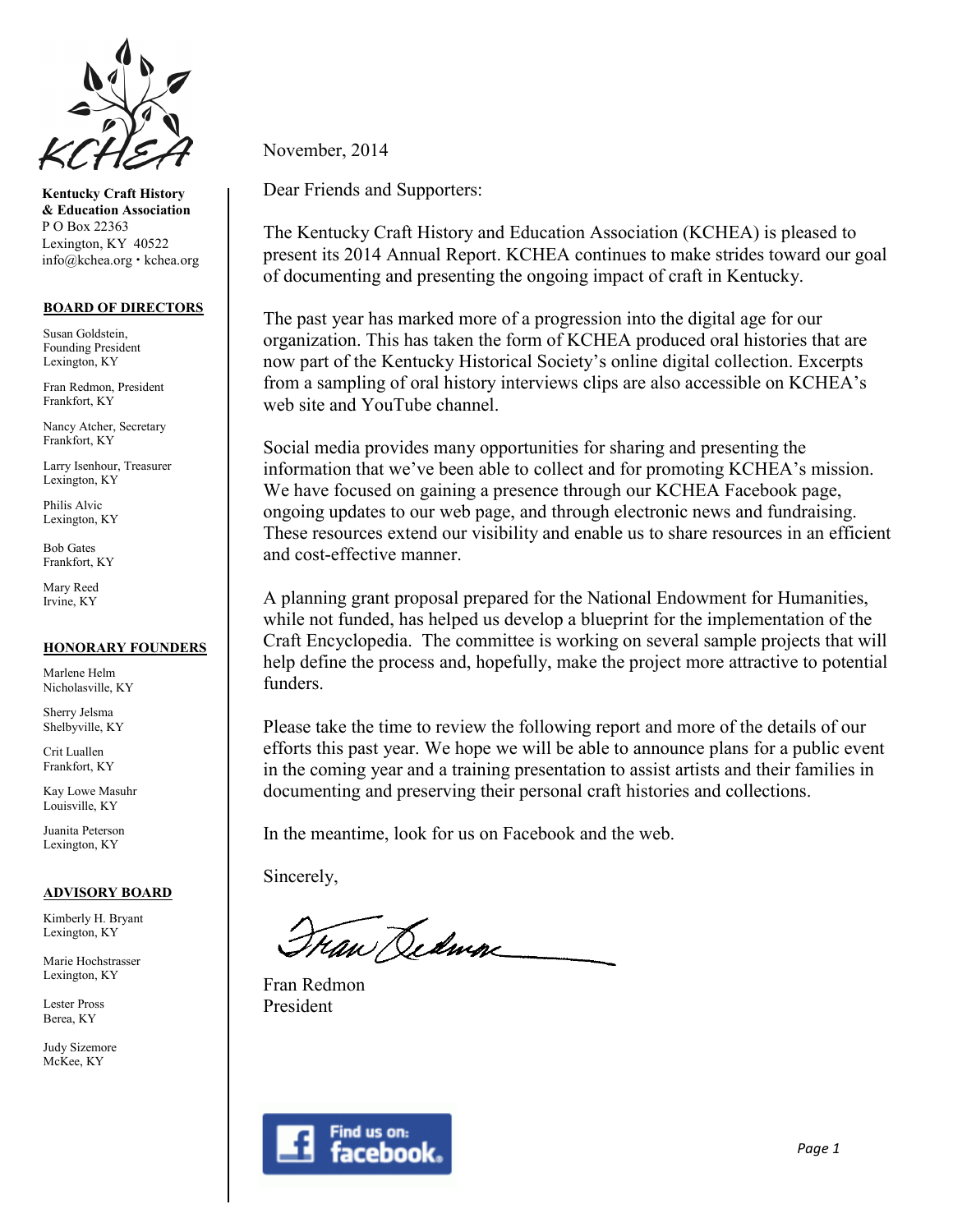# *MISSION*

# *The Kentucky Craft History and Education Association gathers, conserves and presents the history and ongoing impact of crafts in Kentucky.*

# *VALUE STATEMENTS*

*There is an inherent value in the making of craft* **which embodies both skill and** design; many skills are intrinsic in rural culture and have historically been part of essential living.

### ഩൟ

*Kentucky has a long and rich craft heritage* involving both the makers and organizations of craft that have created both an economic and cultural impact resulting in national and international recognition for the state as a model for craft development.

# $50Q$

*History provides valuable lessons that impact our future* and documenting and sharing Kentucky's craft history honors the makers and creates pride in our heritage.

# $500x$

*The arts offer many educational and economic benefits and support the development of intellectual skills.* Crafts can play a role in education through a variety of academic disciplines connecting students to craft artists as role models and educating them to craft as a vocational and lifestyle choice.

# $50<sup>o</sup>$

# *The documentation and preservation of Kentucky's craft history is needed and*

*urgent* and is best done through the artifacts, documents, and stories told by craft makers and organizational leaders that have most significantly impacted the state's craft movement.

# $500x$

**Partnerships are important** and have been vital to Kentucky's craft success and are critical to the ongoing preservation and documentation of its history.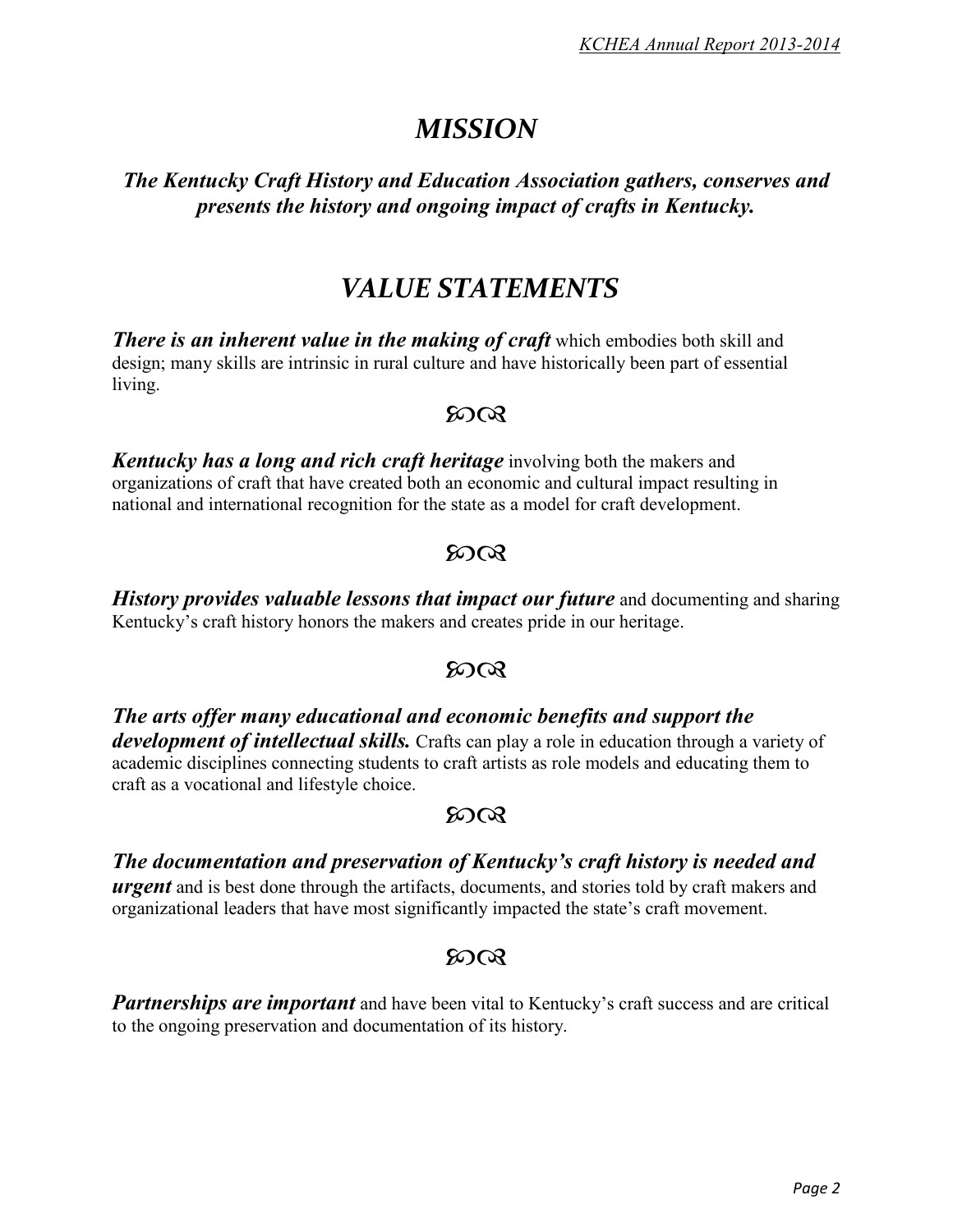#### **KCHEA STRATEGIC PLAN July 1, 2012 - June 30, 2015**

### **E X E C U T I V E S U M M A R Y**

#### **GOAL I: Develop strong organizational capacity to promote KCHEA mission.**

#### **Objective 1: Understand and develop board skills needed to accomplish objectives**

- a. Identify and assess current board member skills
	- b. Add board members with additional skills
	- c. Implement board training
	- d. Develop board packets

#### **Objective 2: Develop policies and procedures for working on objectives**

- a. Create policy or procedure when needed
- b. Review policies

#### **Objective 3: Review Strategic Plan**

- a. Annually review strategic plan
- b. Communicate & make accessible information in the strategic plan

#### **Objective 4: Develop strong financial stability**

- a. Identify potential funding
- b. Establish process for securing funds
- c. Secure funding
- d. Follow through on funding reporting and stewardship

#### **GOAL II: Create a strong image for marketing.**

#### **Objective 1: Promote Brand Identity**

- a. Develop and communicate the message
- b. Develop and maintain presentation materials

#### **Objective 2: Build relationships with people and groups who support KCHEA**

- a. Identify people and organizations for partnering
- b. Form partnerships and collaborate
- c. Acknowledge people and organizations in partnerships

#### **Goal III: Facilitate and support the research and documentation of Kentucky's craft history and make it available to many populations.**

#### **Objective 1: Establish framework for documenting: people, paper, and objects during different periods.**

- a. Identify types of things to document
- b. Identify time, regions, and cultures to document
- c. Identify where things are to be found
- d. Identify appropriate repositories for various documentations

#### **Objective 2: Conduct research of craft in Kentucky (people, paper, and objects)**

- a. Identify & document existing research
- b. Identify needed research
- c. Support and facilitate further research

#### **Objective 3: Develop appropriate KCHEA research & documentation projects.**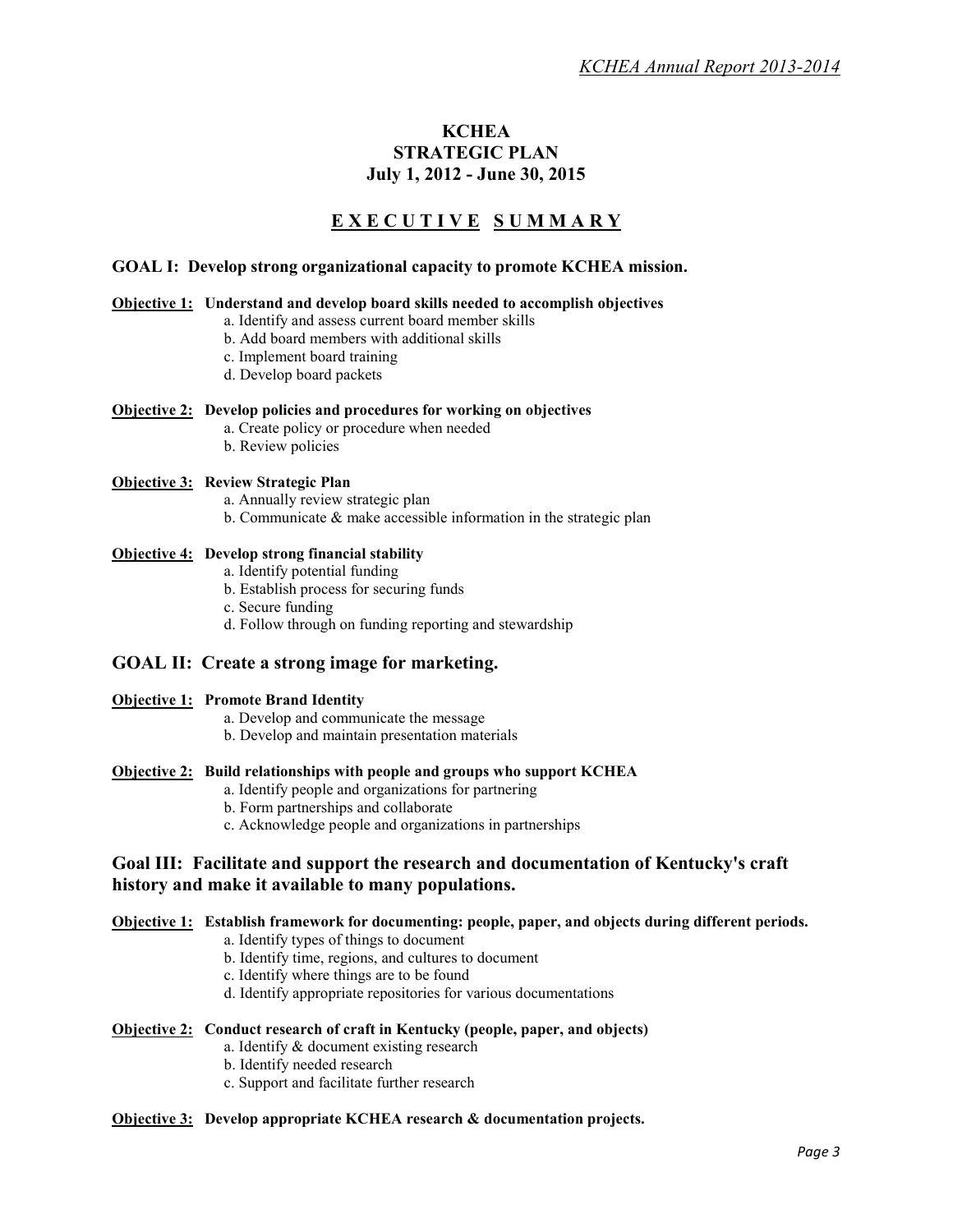- a. Identify and document people, papers, and objects
- b. Establish process for developing projects
- c. Implement projects

#### **GOAL IV: Partner with other organizations in crafts, the arts, education and humanities to preserve and present Kentucky's craft history.**

#### **Objective 1: Identify and establish relationships with potential partners**

- a. Identify potential partners
- b. Communicate mission to potential partners
- c. Determine common needs and goals

#### **Objective 2: Seek input from partners on possible projects**

- a. Contact potential partners
- b. Discuss joint areas of interest

#### **Objective 3: Collaborate on projects with partners**

- a. Investigate potential projects with partners
- b. Select projects
- c. Determine areas of responsibility
- d. Detailed action plan for project

#### **Objective 4: Facilitate work of partners**

- a. Determine types of projects to facilitate
- b. Establish mechanism to communicate opportunities
- c. Provide access to resources

#### **GOAL V: Serve as a national model for collecting and for documenting the craftspeople, written information and objects of our state's history.**

#### **Objective 1: Document, monitor, and evaluate activities**

- a. Develop tools for evaluating success
- b. Identify best practices
- c. Communicate successes and failures

#### **Objective 2: Publicize activities**

- a. Identify methods of communication
- b. Develop tools for communication
- c. Develop general information dissemination list
- d. Communicate successes and failures

#### **GOAL VI: Present the history of crafts so that all Kentuckians take pride in our long, diverse and continuing craft traditions.**

#### **Objective 1: Develop major projects**

- a. Identify potential projects
- b. Establish priorities of projects
- c. Determine partners and resources needed for projects
- d. Implement projects

#### **Objective 2: Establish a presence in diverse locations**

- a. Identify venues
- b. Determine how to approach and what is appropriate

#### **Objective 3: Reach out to diverse populations**

- a. Identify diverse populations.
- b. Determine how to reach diverse populations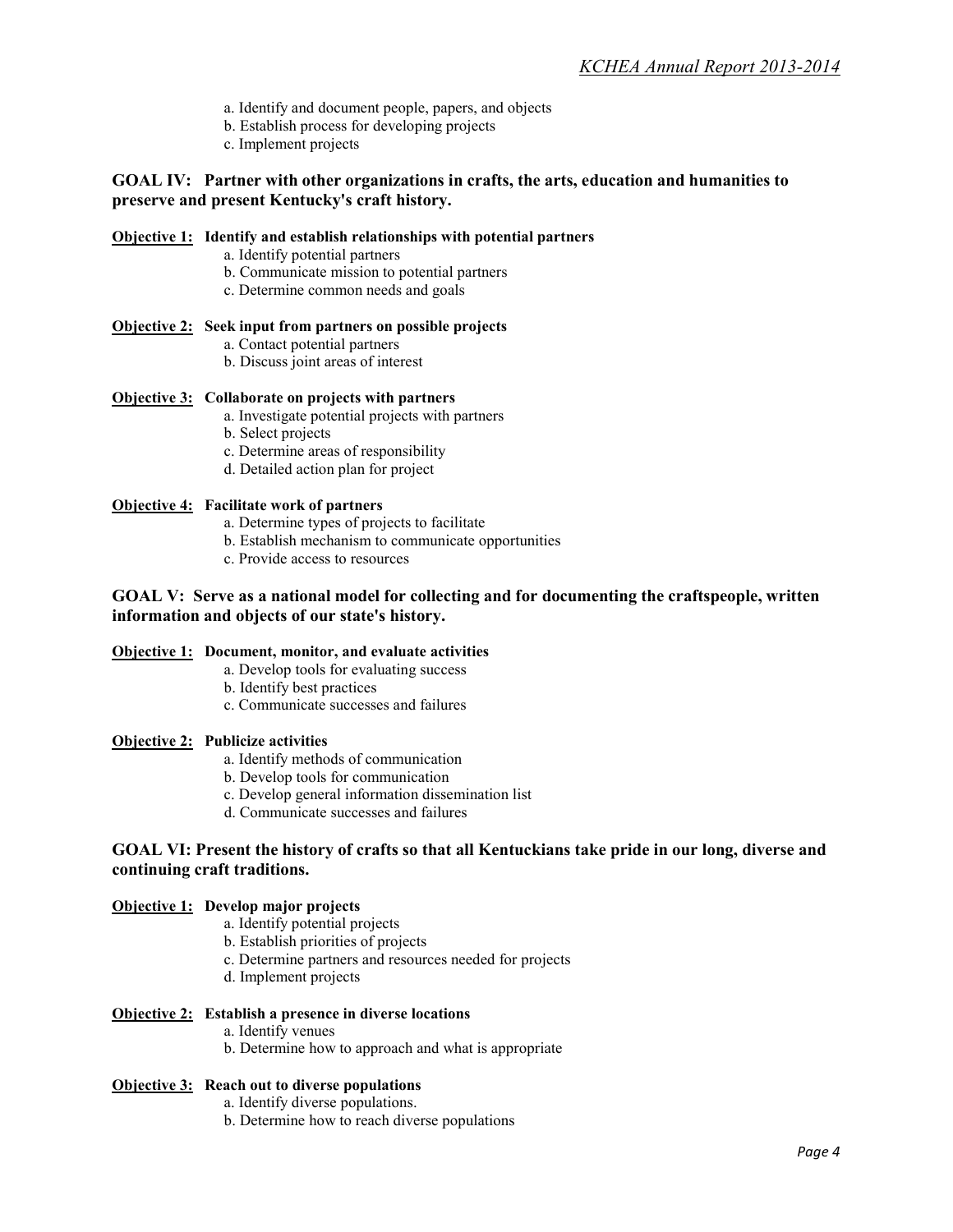#### **OVERVIEW** *Accomplishments and Progress Toward Goals*

#### **GOAL I: Develop strong organizational capacity to promote our mission.**

#### **Policies:**

- Reviewed the Kentucky Nonprofit Network's principles and practices checklist identifying and updating practices and policies as needed in the areas of governance, planning, transparency  $\&$ accountability, and financial management.
- Completed charitable solicitation registration with Kentucky State Attorney General.
- Created and implemented board disclosure statement in compliance with current conflict of interest policy.
- Amended by-laws to include required organizational information and changed date of annual meeting to better facilitate financial reporting.

#### **Administration:**

- Streamlined process of providing materials to board members at meetings.
- Drafted purpose statements for fundraising, craft encyclopedia, and marketing & publicity committees to clarify work of the committees and facilitate orientation of new board members.
- Facilitated the transition of treasurer's duties to new officer and the implementation of accounting software for better reporting.
- Secured board of director's liability insurance policy.
- Received approval for state sales tax exemption on purchases.
- Completed IRS and Secretary of State required reports.
- Utilized domain emails for better organizational recognition in communications for several key board positions.
- Updated plan and put procedures in place for better document retention and security.
- Obtained a Dun & Bradstreet number.

#### **Board Development:**

- Three new members were appointed to the board for a one-year term including Bob Gates, Larry Isenhour, and Allan Weiss. Betsy Tyrrell, Richard and Lila Bellando resigned.
- Completed board skill assessments survey with newly appointed board members and appointed to board committees.
- Continued membership in Kentucky Non-Profit Network.

#### **Funding:**

- Promoted honorary founders on KCHEA web-site as means to enhance credibility in fundraising.
- Participated in the Kentucky Non-profit Network sponsored "Kentucky Gives Day" campaign. Created online fundraising page via Razoo as part of this program. Added donation information to KCHEA web page and Facebook page.
- Identified need to set up PayPal in order to accept credit card payments and increase fundraising capacity via web-site and Facebook.

#### **GOAL II: Create a strong image for marketing.**

- Marketing and Publicity committee established guidelines for administration of social media. Created KCHEA Facebook page and YouTube channel. Set up Mail Chimp account to better facilitate process of sending KCHEA emails and press releases and better list management and subscription services.
- Completed 2013 Annual Report, distributed to advisors, honorary founders and posted on KCHEA web site.
- Distributed press releases on new board members and posting of Craft Luminary videos online.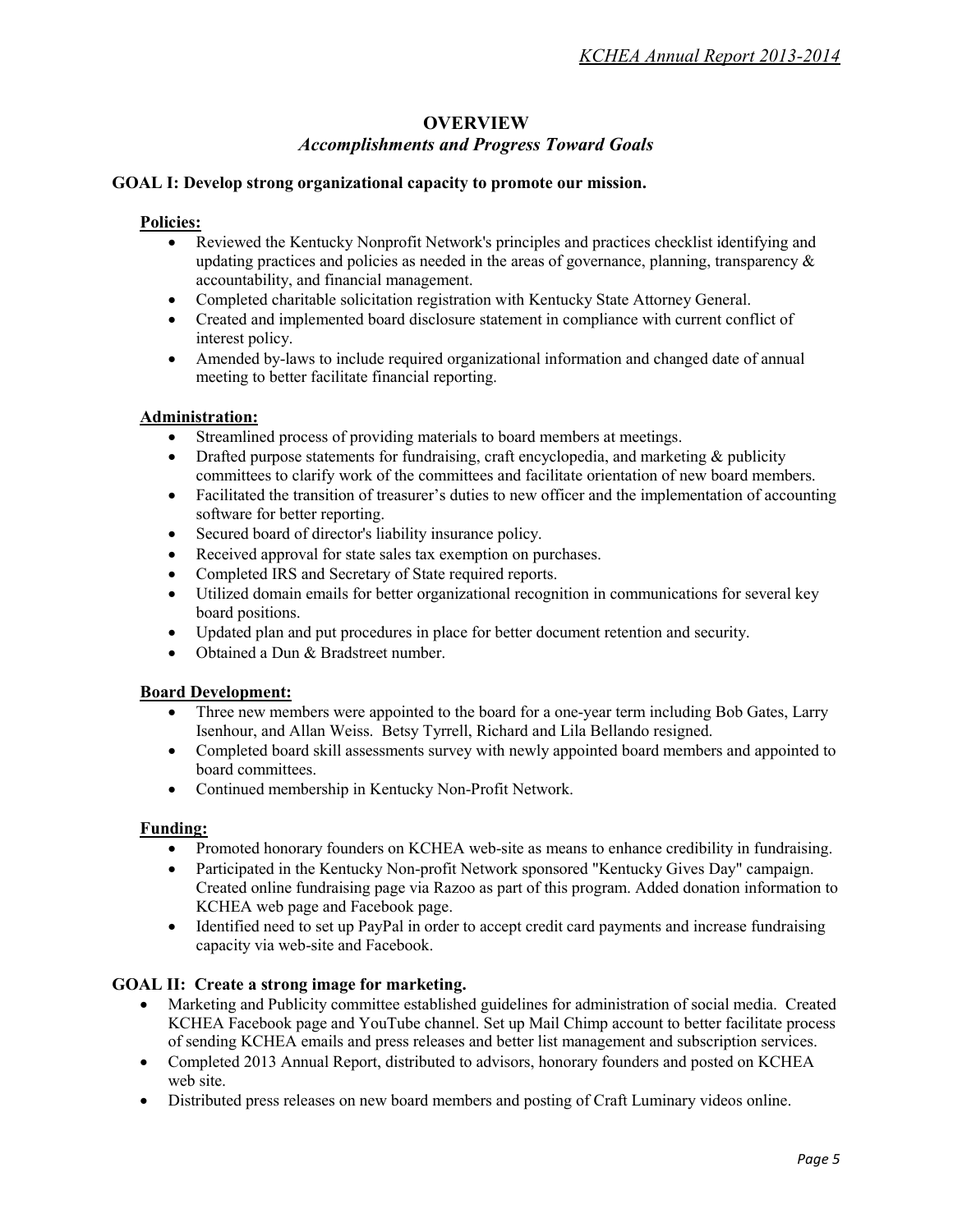- Developed Craft Encyclopedia brochure for use in promoting the project at conferences and related events.
- Presented on KCE at the Kentucky Museum and Heritage Alliance conference in Morehead on June 23, 2014.

#### **GOAL III: Facilitate and support the research and documentation of Kentucky's craft history and make it available to many populations.**

- Contracted with Amanda Fickey to transcribe 17 luthier interviews in accordance with the Kentucky Oral History grant received in 2013. Completed transcripts and interviews will be placed with the Kentucky Oral History commission and become part of KCHEA's collection in the online digital library.
- Contracted with Janet Gates, to complete missing transcript for Dave Caudill and missing portions of Paul Hadley interviews.
- Applied to LexArts for continuation of Craft Luminary videos.
- Conducted Craft Luminary interviews with David Appalachian Crafts, an Eastern Kentucky Crafts Cooperative; Terry Ratliff, a chairmaker from Martin, and Ed Brinkman, former leader of the Kentucky Guild of Artists and Craftsmen affiliated with the train that sent crafts and demos across the state in the 60's.

#### **GOAL IV: Partner with other organizations in crafts, the arts, education and humanities to preserve and present Kentucky's craft history.**

- Expanded craft encyclopedia committee members to include several new partners.
- Continued Kentucky Museum and Heritage Alliance membership. Added membership to the American Association for State and Local History.

#### **GOAL V: Serve as a national model for collecting and documenting the craftspeople, written information and objects of our state's history.**

- Continued to document KCHEA activities and projects via formal reports (e.g. 2013 Annual Report, yearly calendar of activities, event and grant reports, and via the web).
- Board participation in Appalachian Studies conference and Kentucky Museum and Heritage Alliance annual meeting.

#### **GOAL VI: Present the history of crafts so that all Kentuckians take pride in our long, diverse and continuing craft traditions.**

- Created education committee, appointed chair and identified potential committee members.
- Conducted ongoing meetings and planning with Kentucky Craft Encyclopedia (KCE) committee. Prepared planning grant to National Endowment for the Humanities. While not funded, next steps for pursuing funding were identified. Several KCE subcommittees were established so that implementation plans may continue while funding is sought. Created mock web site and sample entry for weaving with related topics as a model for the other encyclopedia entries.
- Sponsored KCE donation at Appalachian Studies Conference accompanied by newly printed information brochure on KCE.
- KET documentary on Kentucky Guild aired, with research provided via KCHEA interviews.
- Presented on Craft Luminary luthier videos to KET to promote potential documentary project.
- Produced sampling of video excerpts from Craft Luminary interviews with Linda Fifield, McKee, a bead artist; Crit Luallen, Frankfort, former Commissioner of the Department of the Arts influential in the development of the Craft Marketing Program; and Art Mize, Lexington, a luthier. Posted excerpts on KCHEA web site and KCHEA YouTube channel.
- Coordinated with Kentucky Oral History Commission to place interviews from the more than 40 initial Craft Luminary interviews within the Kentucky Historical Society's [online digitized collection.](http://kyhistory.com/cdm/ref/collection/Ohist/id/2553)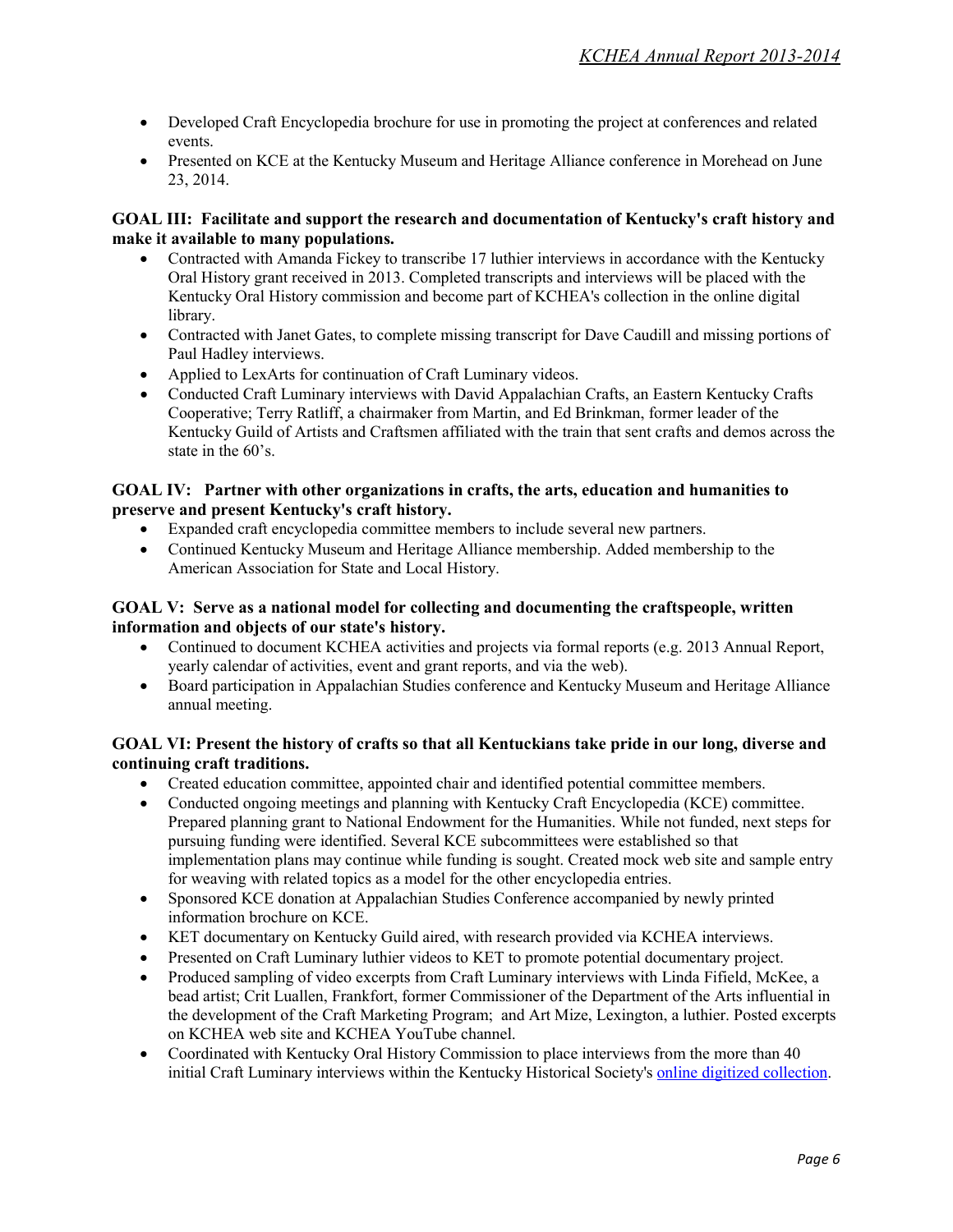### **KENTUCKY CRAFT ENCYCLOPEDIA**



The Kentucky Craft Encyclopedia (KCE) project has shown steady progress, despite some setbacks. Considerable time was spent in the fall of 2013 on a grant submission to the National Endowment for the Humanities. The KCE committee had suggested significant changes to an early draft and this provided direction for the revised effort. Jamil Zainaldin from the New Georgia Encyclopedia and head of the Georgia Humanities Council, who also presented at the 2012 KCE planning meeting, reviewed the grant and proclaimed it well written. The NEH determined that the grant did not fit the category, and the proposal did not go forward for review.

Evaluation of the project status by the KCE committee led to a plan for providing more groundwork with available resources. Analysis of the grant objectives produced several initiatives that could be pursued within the current committee structure.

The category of 'Weaving' was investigated as a model for gathering information for other craft disciplines. A sample website using Google tools was created to begin collecting material already available on the Internet. A list of information resources available throughout the state has begun. Further committee work included an exploration of the technical structure of the encyclopedia. Next steps include the development of guidelines for organizations to self-submit their information for the KCE. Other grant opportunities are being explored.

A newly created brochure on the background and plans for the encyclopedia was distributed at the Appalachian Studies Association conference in March 2014. Significant interest was shown in the project, especially from the Folklife Center at Fairmont State University in West Virginia.

A presentation on the KCE was made at the Kentucky Museum and Heritage Alliance annual conference in Morehead in June. Input was gathered from museums about the process of highlighting their craft objects and activities and linking to their websites and databases.

Committee:

**Philis Alvic, Chair Fran Redmon Elizabeth Adler Thomas A. Adler Brent Bjorkman Joy Gritton Alan Mills Ashley Runyon Deirdre Scaggs Jennifer Spence**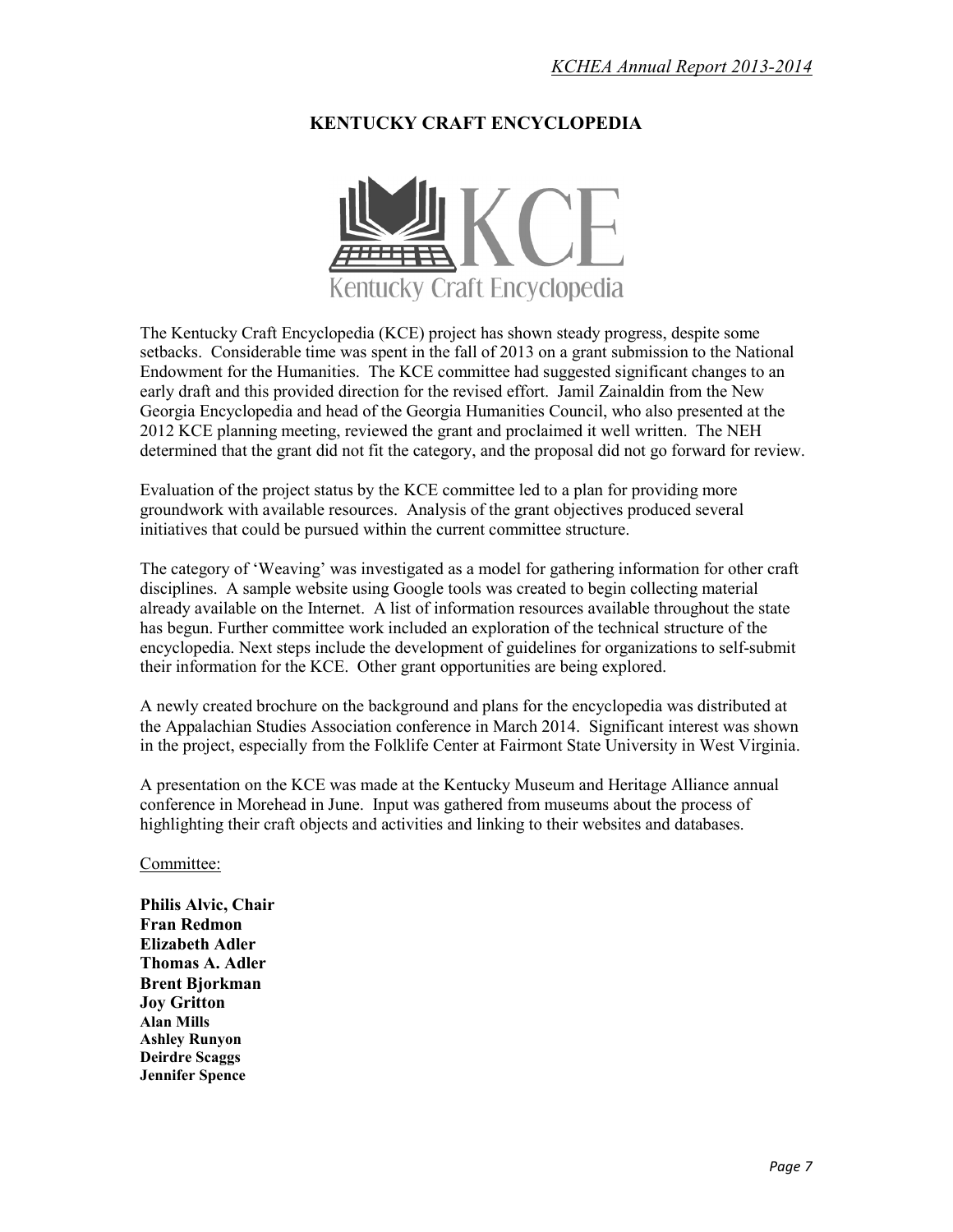#### **CRAFT LUMINARY PROJECT**

KCHEA's primary focus is to document and present the ongoing impact of Kentucky's rich craft heritage and tradition. The beginnings of the organization are rooted in the production of video oral histories of some of the most recognized craft makers, administrators, and leaders that have influenced Kentucky's modern craft movement.

Through our past work with the Kentucky Historical Society, the oral history interviews of more than 40 Kentucky craft luminaries were added to their online digital collection. This brings the project full-circle by making these resources easily accessible to scholars, researchers and the public. KCHEA contracted with Amanda Fickey to transcribe 17 luthier interviews in accordance with the Kentucky Oral History grant received in 2013. These completed transcripts and interviews will be placed with the Kentucky Oral History Commission and become part of KCHEA's collection in the online digital library.

Taking full advantage of the technological resources that are most often accessed by the public, KCHEA has set up its own YouTube channel, KCHEAORG. A sampling of 28 video clips featuring Crit Luallen, former state official and commissioner of the Department of the Arts; bead artist Linda Fifield, and luthier (stringed instrument maker), Art Mize, now can be viewed in an easily accessible format.

- *Crit Luallen* discusses the rich craft traditions in the state and the role of the Kentucky Guild of Artist and Craftsmen that became a voice for artisans before the state's marketing efforts began. She reviews the expansion of the state's craft marketing efforts through national venues and training and talks about the challenge of maintaining the artistic merit of crafts while promoting them as an economic driver. She explains how state government's cultural heritage tourism focus helped promote Kentucky crafts. Crit talks about how she supported the development of crafts as she extended her state government career. She explains that the state's craft tradition and craft marketing success helped projects like the Berea Artisan Center and Kentucky School of Craft become feasible.
- *Linda Fifield* talks about the many influences on her work including those from her family growing up in Knott County, -visiting the Field Museum, and studying nature and Native American basketry. She covers several aspects of her beading techniques and her collaborative with her husband and woodworker, Jack Fifield. She reviews her entry into the national marketplace, working as an artisan in business, offers tips to new artists, and assesses the current state of craft and opportunities for working artisans.
- *Art Mize* talks about his early influences and foray into a musically oriented career and his work as a luthier. His video interviews cover details of repairing and restoring a diversity of musical instruments. He was inspired by his mentor J.B Miller and discusses those influences and how he puts a part of himself and his artistic mark on violins that he makes.

During the past year, KCHEA continued its work on the documentation of notable craft luminaries and with new video oral histories. Three new interviews were conducted including Ruth Iwanski, the former and long-time director of the 43 year-old Eastern Kentucky cooperative, David Appalachian Crafts; Terry Ratliff, a Martin, Kentucky chair-maker who produces beautiful chairs from hand tools; and Ed Brinkman, a former director of the Kentucky Guild of Artists and Craftsmen that was instrumental in the implementation of the Guild Train that presented crafts exhibits across the state in the 1960s, eventually leading to the creation of the Guild's annual fairs. KCHEA has identified numerous additional candidates for ongoing oral histories it plans to conduct.

#### **Committee:**

Susan Goldstein, Chair Dave Caudill Bob Gates Mary Reed Mary Stuart Reichard Allan Weiss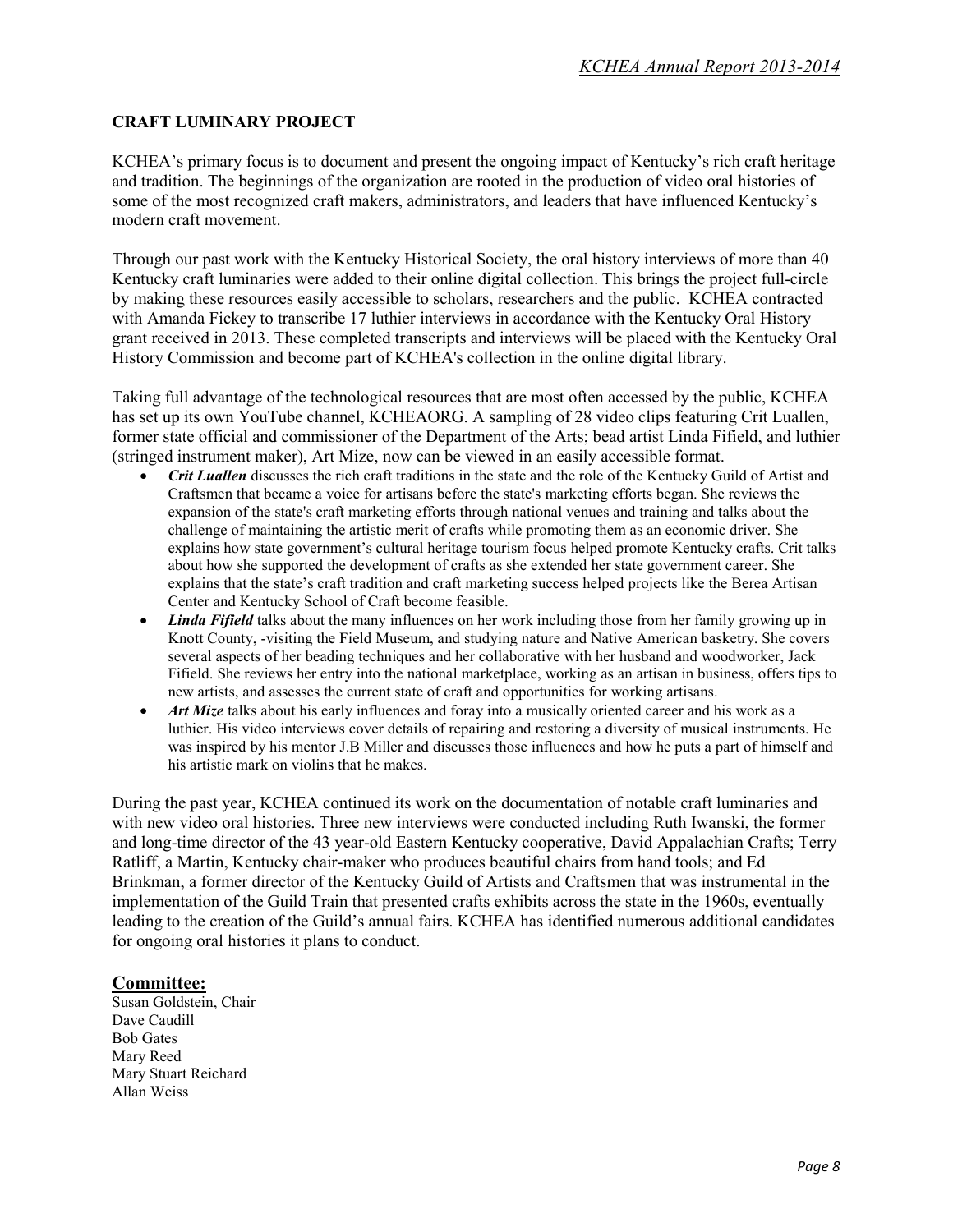#### **FINANCIAL REPORT**

|                             | <b>Budget</b> | Actual         | <b>Budget</b> |
|-----------------------------|---------------|----------------|---------------|
|                             | FY2013-14     | FY2013-14      | FY 2014-15    |
| <b>Bank Accounts</b>        |               |                |               |
| Community Trust             | 8876.31       |                |               |
| Berea College               | 3180.30       |                |               |
| <b>Total</b>                | \$12,056.61   |                |               |
| <b>Income</b>               |               |                |               |
| Contributions               | \$10,000.00   | \$464.68       | \$5,300       |
| Grants                      | \$2,000.00    | \$2,000.00     | \$2,000.00    |
| Other                       |               | \$240.00       | \$0.00        |
| <b>Total Income</b>         | \$12,000.00   | \$2,704.68     | \$7,300.00    |
| <b>Expense</b>              |               |                |               |
| Operating                   |               |                |               |
| Board training /Conferences | \$500.00      | \$110.00       | \$300.00      |
| Fees                        | \$100.00      | \$30.00        | \$30.00       |
| Insurance                   | \$0.00        | \$430.00       | \$450.00      |
| Memberships                 | \$200.00      | \$195.00       | \$200.00      |
| Office supplies             | \$400.00      | \$258.98       | \$300.00      |
| Postage                     | \$300.00      | \$188.60       | \$200.00      |
| Promotion                   | \$1,000.00    | \$0.00         | \$500.00      |
| Software /Tech              | \$200.00      | \$150.00       | \$200.00      |
| Travel /Misc.               | \$300.00      | \$96.13        | \$120.00      |
| Personnel / Consultants     | \$2,500.00    |                |               |
| <b>Total Operating</b>      | \$5,500.00    | \$1,458.71     | \$2,300.00    |
| Projects                    |               |                |               |
| Luminaries Interviews       | \$0.00        | \$945.25       | \$5,000.00    |
| Luthier Interviews          | \$6,500.00    | \$412.68       | \$0.00        |
| Transcriptions              |               | \$1,820.00     | \$2,500.00    |
| Video Clip Production       |               | \$1,137.50     |               |
| <b>Total Projects</b>       | \$6,500.00    | \$4,315.43     | \$5,000.00    |
| <b>Total Expense</b>        | \$12,000.00   | \$5,774.14     | \$7,300.00    |
| <b>Net Ordinary Income</b>  | \$0.00        | $-$ \$3,069.46 | \$0.00        |

#### Contributions:

 Kentucky Historical Society Additional In-kind Support: Boone Center, University of Kentucky Lexington Public Library, Beaumont

 Board Members - 1086 Volunteer Hours: Craft Encyclopedia Committee - 75 Craft Luminary Committee - 30 Education Committee - 4 TOTAL - 1195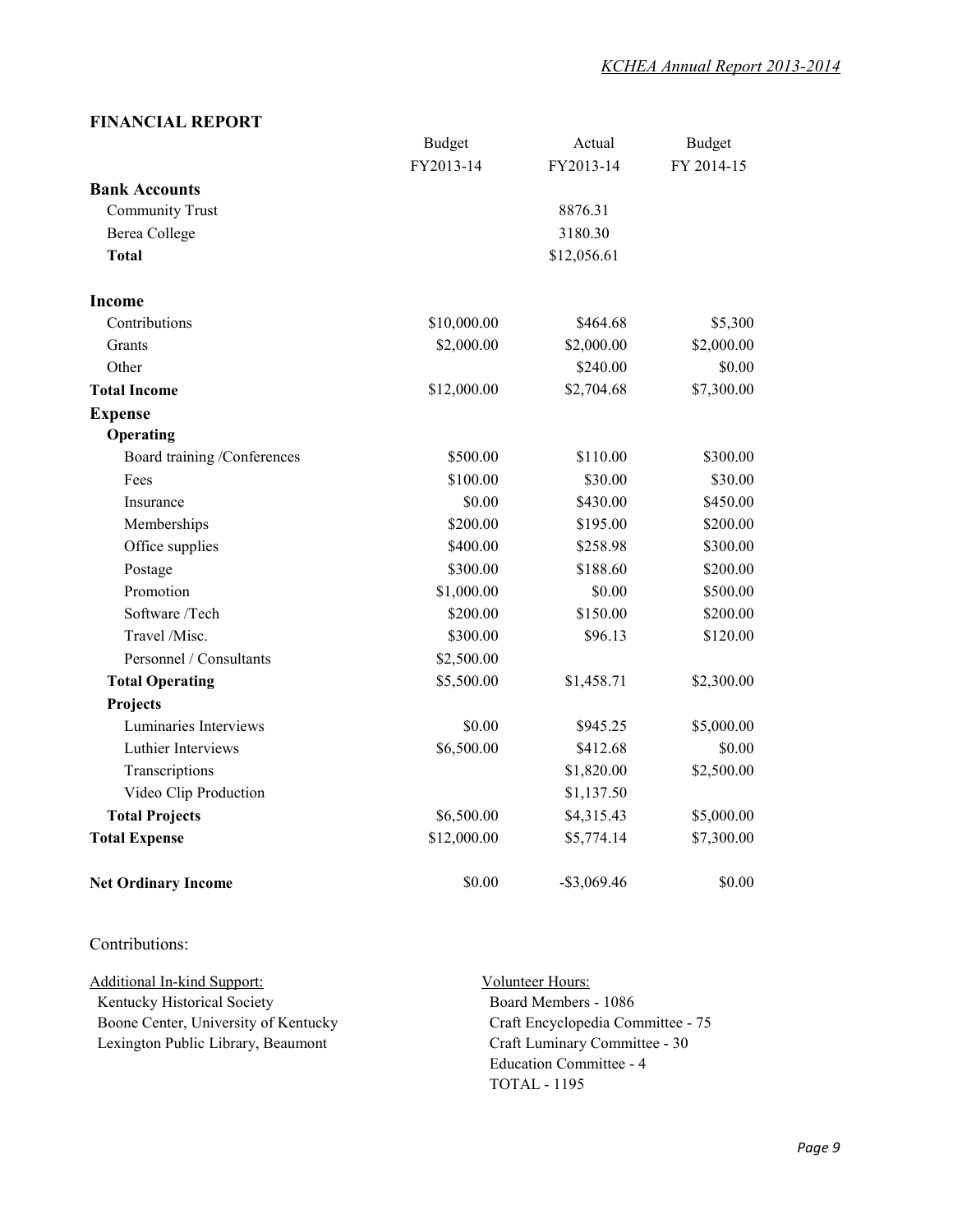### **BOARD OF DIRECTORS**

**Susan Goldstein**, **Founding President**, an artist, curator, and art collector, graduated from the University of Vermont with a B.A. in Elementary Education and earned a M.A. degree in Counseling Psychology from Tuft's University. An innovative clay artist, her work has been included in many national and regional exhibitions, including the Governor's Mansion in Frankfort and the Congressional Office Building in Washington DC. She has numerous past and present board affiliations including the Kentucky Museum of Art and Craft, the Lexington Art League, Lexington Fayette County Government, and the Kentucky Guild of Artists and Craftsmen, where she served as president. In 2009, nominated by the Lexington Arts Council, she received the National Philanthropy Day Award.

**Fran Redmon, President,** has a B.F.A. in Commercial Art from Western Kentucky University. From 1986 through 2007 she served as director of Kentucky Craft Marketing (CMP), a program of the Kentucky Arts Council. She spearheaded numerous initiatives that gained international recognition for the CMP and established it as a national model. She was the 2007 recipient of the Craft Organization Development Association's (CODA) national award for "Outstanding Service, Creative Thinking, and Leadership" having a significant impact on the crafts field. She has held craft leadership positions in Kentucky and nationally, serving on several boards, advisory councils and various state government committees. As a private consulted she has assisted several state groups and worked with CODA in planning its 2010 annual conference. She is a Kentucky Peer Advisor for the Kentucky Arts Council and serves as program chair for the board of the Kentucky Appalachian Artisan Center.

**Nancy Atcher, Secretary**, has a B.S. in Business from Indiana University. In 1983, she was the first executive director of the Kentucky Art and Craft Foundation, now known as the Kentucky Museum of Art and Craft, Louisville, Kentucky. In 1987, she joined Kentucky Craft Marketing, a program of the Kentucky Arts Council, where she assisted in orchestrating many successful initiatives. In 2001, she coordinated the Program's Product Development Initiative, teaming with artists, craftspeople, and retailers to build a retail program for Kentucky products. Since retirement in 2008, Nancy provides marketing workshops to organizations, consults with individual artists, and is active in community theater. She has served on the board of the Artist Business Institute and is currently the chair of the Fine Arts Committee at First United Methodist Church, Frankfort.

**Philis Alvic, Treasurer,** is an artist, weaver, and writer. Since graduating from the School of the Art Institute of Chicago, she has shown her work in exhibitions throughout the country. In 1977 she was awarded the Certificate of Excellence from the Handweavers Guild of America and received an Al Smith Fellowship from the Kentucky Arts Council in 1996. She has published over 100 articles and papers on crafts and crafts history and two books, one on early 20<sup>th</sup> century Appalachian weaving centers and the other on crafts of Armenia. She consulted on craft development in 15 different countries through agencies funded by USAID.

**Bob Gates** is the founder and former director of the Kentucky Folklife Program. He has a masters in Folk Studies and Historic Preservation from Western Kentucky University and over 30 years of experience as a public folklorist. He has worked throughout the United States as an ethnographer, oral historian, exhibit designer, festival director, cultural consultant, cultural diversity trainer, and teacher. Bob was recently honored by the American Folklore Society with the Benjamin Botkin Prize for significant achievement in public folklore. He is currently working as an independent Folklorist consulting with individuals and organizations to document and present their own corporate, family, and community histories and cultures. Bob is a consultant through the Kentucky Arts Council's Kentucky Peer Advisory Network (KPAN). He is the 2014 Governor's Awards in the Arts recipient of Folk Heritage Award recipient.

**Larry Isenhour** is a Kentucky registered Architect with Green Scheme Design. He is a collector of Kentucky art and folk art and has been a supporter of the arts in Kentucky as past president of the Lexington Art League and board member of the Kentucky Folk Art Center, Mid-south Sculpture Alliance, and Kentucky Museum of Art and Craft. In 2014 he authored, *The Houses of Richard B. Isenhour, Mid-Century Modern in Kentucky*, about his father's architectural career.

**Mary Reed** is a craft artist and co-owner of Appalachian Crafts. She attended the University of Kentucky where she studied fine arts. She is a juried member of the Kentucky Guild of Artists and Craftsmen, the Kentucky Craft Marketing Program, and the Kentucky Peer Advisory Network. She serves on the advisory council of the Kentucky Appalachian Artisan Center and as a mentor for the Kentucky Craft Marketing Program. She has conducted numerous crafts workshops and artist residencies in elementary schools and her work has been presented in numerous exhibitions.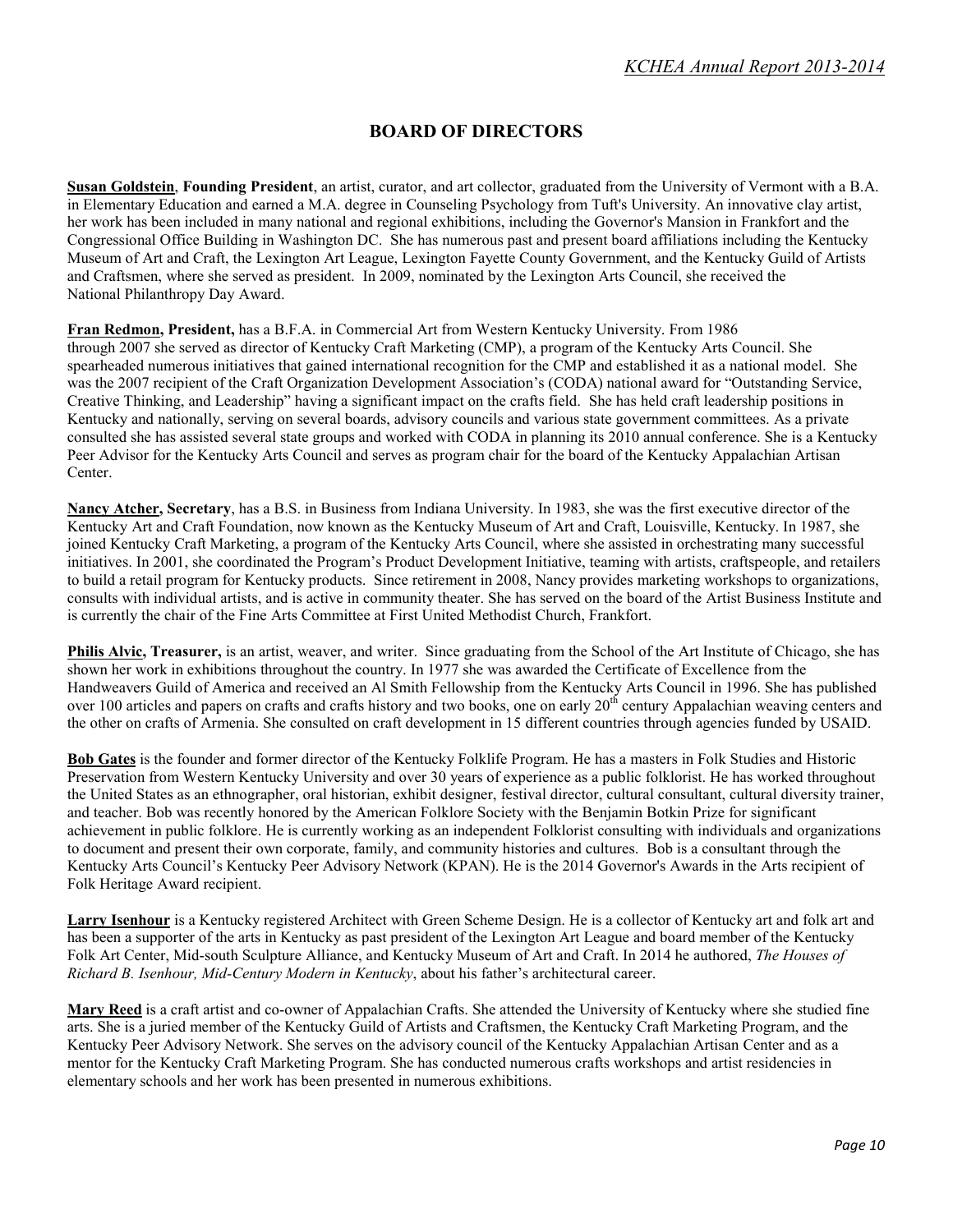**Allan Weiss** is a mediator, arbitrator, researcher, and folk art collector and historian. Parts of his collection have been shown in numerous museums and galleries including the Dallas Museum of Art, High Museum of Art, Virginia Museum of Fine Arts, Milwaukee Art Museum, Joslyn Art Museum, and The Speed Art Museum. The University of Louisville Art Department has used his collections for undergraduate and graduate students in its curatorial program. He is the founder of a public art project, Peace Postcards, which has produced over 20,000 peace postcards from around the United States and 25 nations. He currently serves on the Advisory Board of the Kentucky Folk Art Center and the Board of Interfaith Paths to Peace. He is an Honorary Board Member of the Kentucky Museum of Art and Craft.

#### **KCHEA ADVISORY COUNCIL**

**Kimberly H. Bryant** is a practicing attorney with Greenebaum, Doll & McDonald and a member of the Corporate and Commercial Practice Group and the Real Estate Development and Construction Law Team. Her civic and charitable involvement includes Bluegrass Rape Crisis Center Board of Directors, 2006-Present; Leadership Lexington Class of 2008-2009; Advanced Manufacturing Partnership member, 2008; and Vice Chairperson of the Lexington-Fayette Urban County Government Address Enforcement Hearing Board, 2008-Present. She is a 1996 graduate of Morehead State University and obtained her law degree from the University Of Kentucky College Of Law in 2001.

**Marie Hochstrasser**, a fiber artist and art educator has a M.A. in Art Education /Textile Research from the University of Oregon and a B.A. from UCLA. She taught Art Education at Transylvania University and the University of Kentucky. She has exhibited her fiber work on both coasts, as well as regionally. She helped found the Fiber Guild of Lexington, Inc. and served several terms as President. She has served as President of the Lexington Art League, and of the Kentucky Guild of Artists & Craftsmen, as KY Representative to the Handweavers Guild of America and the American Craft Council/Southeast Region and on the Board of the KY Museum of Art and Craft, Louisville. She has written articles on Kentucky women artists for *Arts Across Kentucky* magazine. Honors include Second Prize in the 1954 Young Americans Exhibition at America House in New York City, the Kentucky Crafted Emeritus Award, and the Rude Osolnik Award for her lifetime contribution to the advancement of Kentucky craft.

**Lester Pross** has a M.A. from Ohio University and has studied extensively abroad. He is a recognized Appalachian landscape painter, was the chair of the Berea College Art Department for many years, and also taught internationally. He was the first president of the Kentucky Guild of Artists and Craftsmen and in that capacity coordinated the Kentucky Guild Train. He is a former president of the Kentucky Art Education Association. His honors include a Fulbright Fellowship, Who's Who in American Art listing, and Kentucky Guild Fellow. He has exhibited, lectured, and juried exhibits extensively, and has many published articles. He is currently active in the community serving on several boards.

**Judy Sizemore,** an arts and educational consultant, has served as an arts education consultant for the Kentucky Arts Council, the Kentucky Department of Education, Kentucky Educational Television, and the Kentucky Historical Society. Her latest projects include an artist-in-residence program for Berea College's Promise Neighborhood Initiative, lifelong learning in the arts programming for the City of Berea (the Festival of Learnshops and the Twelve Days of Christmas), and in partnership with Joanna Hay the development of a website and cell phone tour for Frankfort's Public Art Tour.